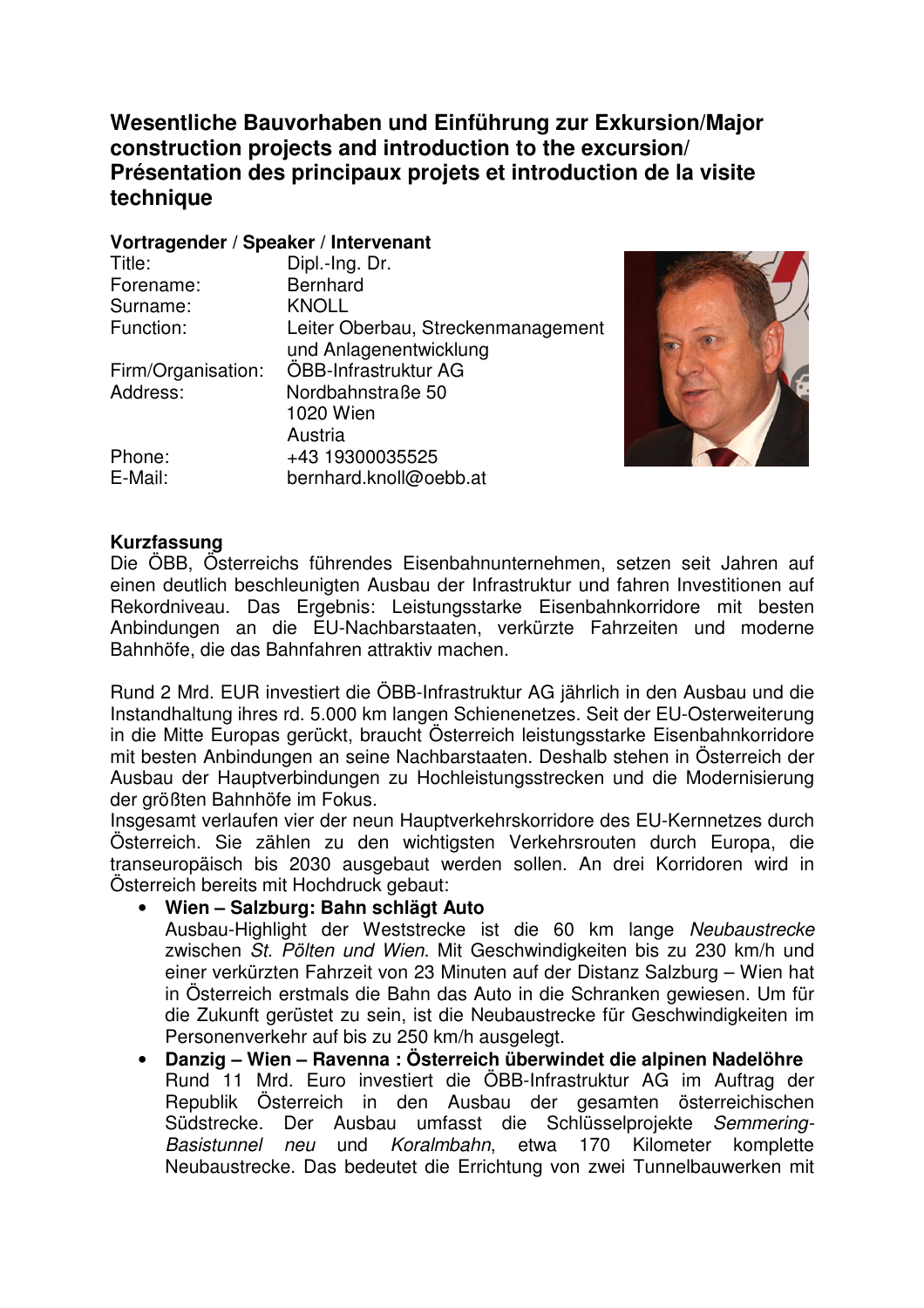jeweils rd. 30 km Länge und erfordert den höchsten Standard an weltweit geschätztem österreichischen Bahn- und Tunnelbau- Know-How.

• **Brennerachse: Längste unterirdische Eisenbahnverbindung der Welt**  Seit 1999 (BBT EWIV) bzw. 2004 arbeitet die Brenner Basistunnel SE, ein Unternehmen von ÖBB-Infrastruktur AG, Rete Ferroviaria Italiana und den autonomen Provinzen Bozen, Trient und Verona am Gemeinschaftsprojekt "Brenner Basistunnel". Der nach Fertigstellung 64 Kilometer lange Tunnel wird dann die längste unterirdische Eisenbahnverbindung der Welt sein. Vorbereitend für den erwarteten Schienenverkehr hat die ÖBB-Infrastruktur AG die nördliche Zulaufstrecke als zusätzliche Hochleistungsbahn im Tiroler Unterinntal in den Jahren 2003 bis 2012 zwischen Kundl und Baumkirchen errichtet.

Neben dem Streckenausbau wird auch massiv in die Modernisierung der Bahnhöfe investiert. Um ihren Kunden das Reisen mit der Bahn so angenehm wie möglich zu machen, hat die ÖBB-Infrastruktur AG bereits vor über zehn Jahren ihre **"Bahnhofsoffensive"** gestartet. Seitdem werden mehr als 100 Bahnhöfe und Haltestellen renoviert, modernisiert und auf höchste Standards in punkto Kundenfreundlichkeit, Service und Sicherheit gebracht.

Ende 2014 ging der Umbau der größten Bahnhöfe in die Zielgerade: Mit der Gesamtfertigstellung des Salzburger Hauptbahnhofs und der Eröffnung des Bahnhofsgebäudes des Hauptbahnhofs Wien sind alle frequenzstarken Bahnhöfe entlang der Weststrecke modernisiert. 2015 folgen die Vollinbetriebnahme des Hauptbahnhofs Wien und die Fertigstellung des Grazer Hauptbahnhofs – dann sind alle 9 Bahnhöfe mit Frequenzen von täglich über 20.000 Reisenden auf neuesten Stand gebracht.

All diese neuen Infrastrukturanlagen wurden unter Verwendung moderner, innovativer Systeme und Produkte am Stand der Technik errichtet – die speziell im Fahrweg angewandten, LCC-optimierten technischen Lösungen für Hochleistungsstrecken werden im Rahmen der 20. Internationalen ÖVG-Tagung vorgestellt.

# **Einführung zur Exkursion**

Die ÖBB-Infrastruktur AG erneuert im Bf. Klaus an der Phyrnbahn (Strecke Linz – Graz) das Streckengleis 1 zwischen km 59.967 und km 60.345 auf einer Länge von ca. 400 m.

Das Gleis wird im Rahmen einer Streckensperre bereits im Vorfeld der Exkursion mittels Bagger abgetragen und das Schotterbett im Rahmen einer gründlichen Durcharbeitung mit der gleislosen Schotterbettreinigungsmaschine (Typ "REI 4") gereinigt.

Im Rahmen des Besichtigungstermins am 16.9. kann die Gleisverlegung mit dem SUZ 500 im Verlegemodus (Raupenfahrwerk) besichtigt werden.

Es erfolgt der Einbau eines schweren Oberbaus mit 60 E1-Schienen sowie besohlten Betonschwellen vom Typ "K1".

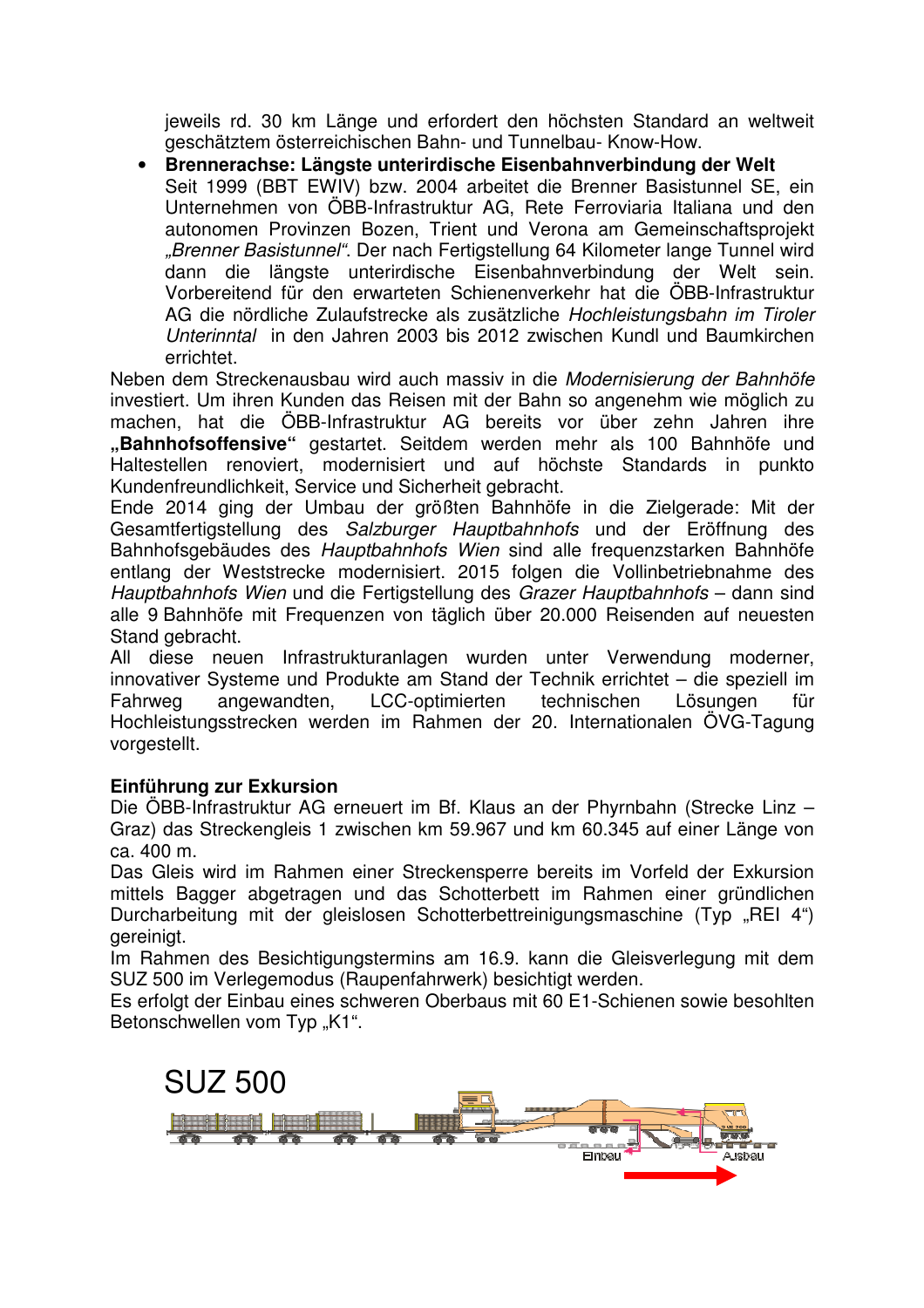

Gleisverlegung mit SUZ 500

Die Bauarbeiten können von einem markierten Aufenthaltsbereich im Bereich des Bahnhofs-vorplatzes im Bf. Klaus sicher beobachtet werden.

### **Abstract**

For many years ÖBB, Austria's leading railway organisation, has enhanced its efforts to upgrade its infrastructure and invested record amounts of capital, and is now offering: high-performing railway corridors with optimal connections to neighbouring EU countries, shorter journey times and modern stations, thus making travel by rail attractive.

ÖBB Infrastruktur AG invests roughly EUR 2 billion every year into the development and maintainenance of its rail network of approx. 5,000km. Austria, which finds itself at the centre of Europe after the EU's eastern enlargement, needs high-performing railway corridors with optimal connections to its neighbouring countries. The ÖBB, therefore, focuses on upgrading the main connections to high-capacity lines and modernising large stations.

Four of the nine main transport corridors of the EU's core network traverse Austria. They belong to the most important transport routes through Europe that are to be upgraded on a trans-European scale by 2030. Austria is working flat out on three of these corridors:

### • **Vienna – Salzburg: rail beats car**

The highlight of this upgrade of the western route is the 60km long new line between St. Pölten and Vienna. At speeds of up to 230kmph and by cutting the travel time by 23 minutes for the leg Salzburg – Vienna, trains have outpaced cars for the first time in Austria. With an eye to the future, this new line section is designed for speeds of up to 250km/h in passenger traffic.

• **Gdansk – Vienna – Ravenna: Austria conquers the Alpine bottleneck**  ÖBB-Infrastruktur AG is investing approx. EUR 11 billion on behalf of the Republic of Austria in the development of the entire southern route in Austria. Expansion includes key projects such as the new Semmering Base Tunnel and the Koralm Railway totalling some 170km of newly constructed lines. This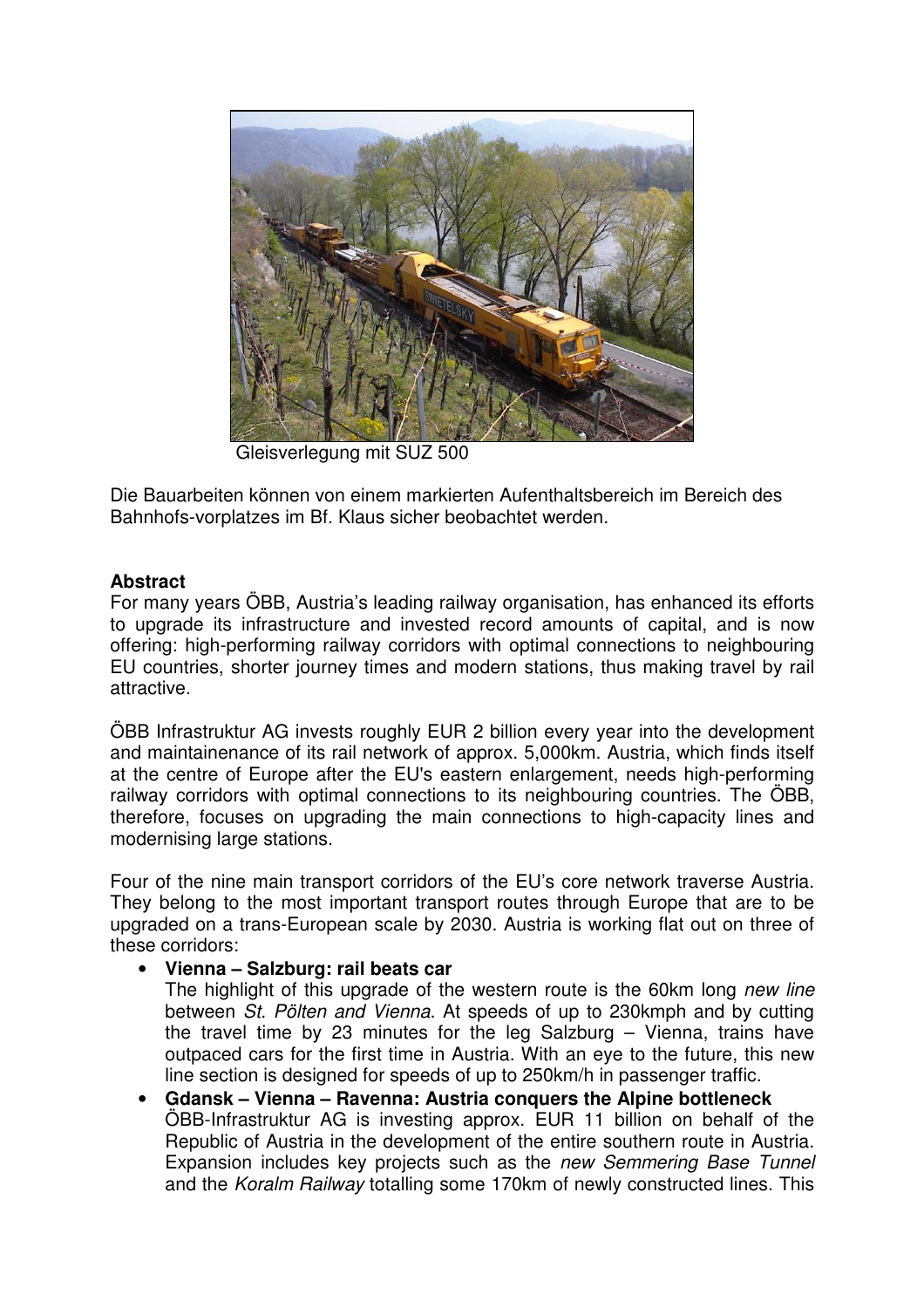involves the construction of two tunnels, each some 30km in length, and requires top standards in world-renowned Austrian rail and tunnel expertise.

• **Brenner Axis: the world's longest underground railway connection**  Since 1999 (BBT EWIV) and since 2004 Brenner Basistunnel SE, a company owned by ÖBB-Infrastruktur AG, Rete Ferroviaria Italiana and the autonomous provinces of Bolzano, Trient und Verona, have been working on a joint project: the Brenner Base Tunnel. 64km long when completed, this tunnel will be the longest underground rail connection in the world. In preparation for the anticipated rail traffic, ÖBB-Infrastruktur AG constructed the northern access route between Kundl and Baumkirchen as an additional high-capacity line in Unterinntal, or Lower Inn Valley, in Tyrol between 2003 and 2012.

In addition to upgrading the lines, ÖBB has also been investing substantial amounts of capital in the modernisation of stations. To make travelling by train as pleasant as possible for customers, ÖBB-Infrastruktur AG started its **"station development initiative"** more than ten years ago. Since then, more than 100 stations and railway stops have been renovated, modernised and brought up to the highest standards of customer-friendliness, service and safety.

At the end of 2014, conversion of the largest stations entered the home straight: with the overall completion of the Salzburg Central Station and the opening of the new Vienna Central Station, all the busiest stations along the western line have been modernised. The Vienna Central Station is scheduled to go into full operation in 2015, while the Graz Central Station is to be completed in the same year. Then, all nine Austrian stations with a daily throughput of more than 20,000 passengers will be state-of-the-art.

All these new infrastructure assets have been constructed using modern, innovative and state-of-the-art systems and products. The LCC-optimised technical solutions adopted for the infrastructure of high-capacity lines will be presented at the 20th International ÖVG Convention.

### **Introduction to the excursion**

The ÖBB's infrastructure company, ÖBB-Infrastruktur AG, is renewing Track 1 between km 59,967 and km 60,345 over a length of roughly 400m at the Klaus an der Phyrnbahn Station (on the line between Linz/Upper Austria and Graz/Styria). The track will have been removed by caterpillar during a period of line closure before the excursion and the ballast bed cleaned by an off-track ballast cleaning machine (REI 4) as part of thorough maintenance procedures.

During the visit to the work site on  $16<sup>th</sup>$  September, participants will be able to watch how the SUZ 500 uses an assembly-line method (crawler undercarriage) for relaying the track with heavy rails 60E1 and padded concrete sleepers K1.

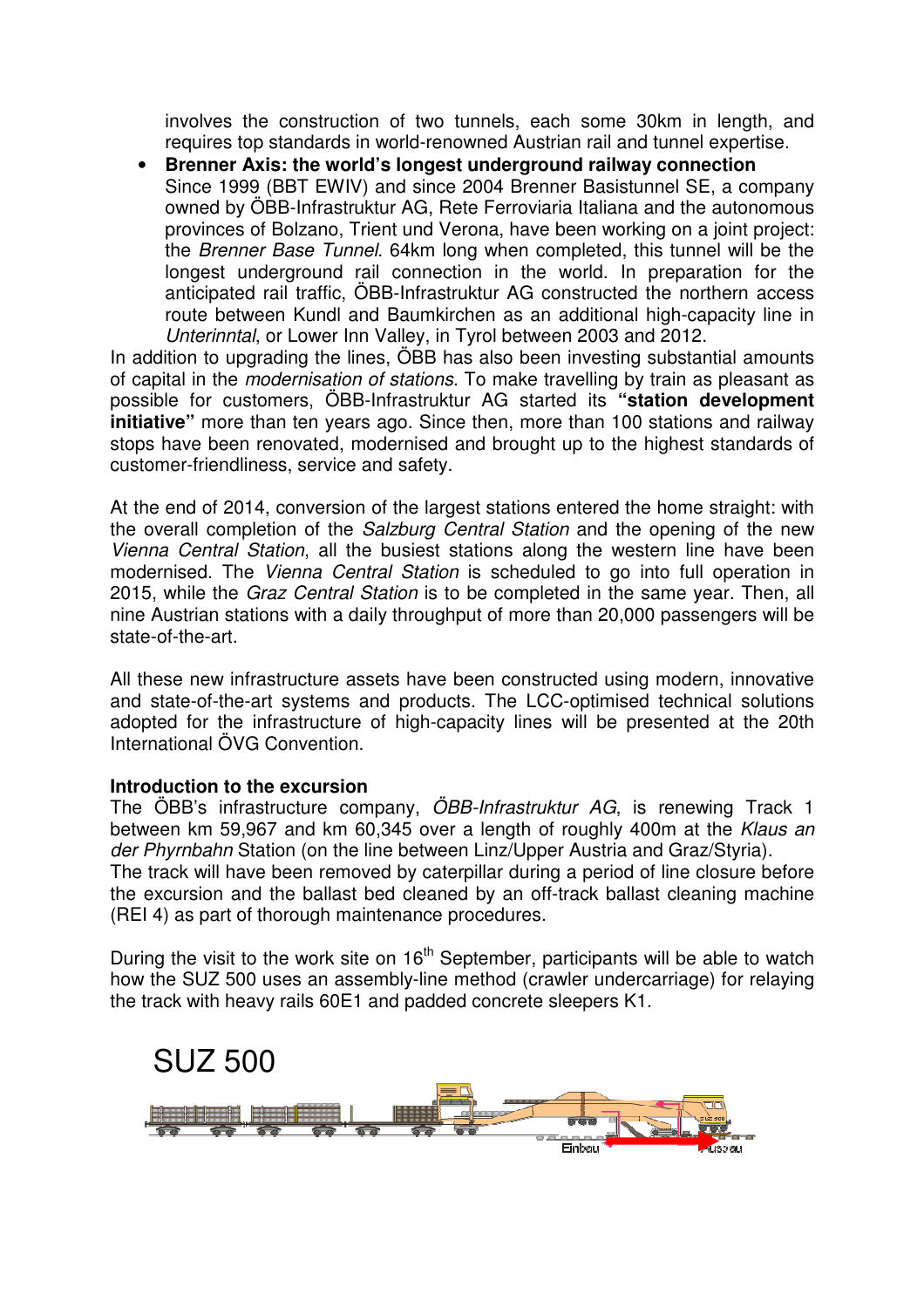

Track relaying with the SUZ 500

Maintenance work can be watched safely from a specially marked area in the station square.

# **Résumé**

Les ÖBB, la principale compagnie autrichienne des chemins de fer, misent depuis des années sur un développement nettement accéléré de l'infrastructure et poussent les investissements à un niveau record. Le résultat : des corridors ferroviaires performants, avec d'excellentes liaisons vers les pays européens voisins, des temps de trajet plus courts et des gares modernes qui rendent le voyage en train attrayant.

ÖBB Infrastruktur AG investit tous les ans près de 2 milliards d'euros pour le développement et la maintenance de son réseau d'environ 5000 km. Située au cœur de l'Europe depuis l'élargissement de l'Union européenne vers l'est, l'Autriche a besoin de corridors ferroviaires performants avec d'excellentes liaisons vers les pays voisins. C'est pourquoi elle met l'accent sur le développement des liaisons principales avec les lignes à grande vitesse et la modernisation des plus grandes gares.

Au total, sur les neuf principaux corridors de transport du réseau central de l'Union européenne, quatre passent par l'Autriche. Ils comptent parmi les principales voies de transport à travers l'Europe, qui doivent être développées à l'échelle transeuropéenne d'ici 2030. En Autriche, les travaux pour trois corridors battent déjà leur plein :

# • **Vienne – Salzbourg : le train l'emporte sur la voiture**

L'élément phare du développement de la ligne ouest est le nouveau tronçon de 60 km entre St. Pölten et Vienne. Avec des vitesses jusqu'à 230 km/h et une durée réduite de 23 minutes du trajet entre Salzbourg et Vienne, le chemin de fer a pour la première fois surpassé la voiture en Autriche. Afin d'être paré pour l'avenir, le nouveau tronçon est conçu pour des vitesses jusqu'à 250 km/h dans le transport de voyageurs.

• **Danzig – Vienne – Ravenne : l'Autriche surmonte les goulets d'étranglement alpins** 

Sur mandat de la République d'Autriche, ÖBB-Infrastruktur AG a investi près de 11 milliards d'euros pour le développement de l'ensemble de la ligne sud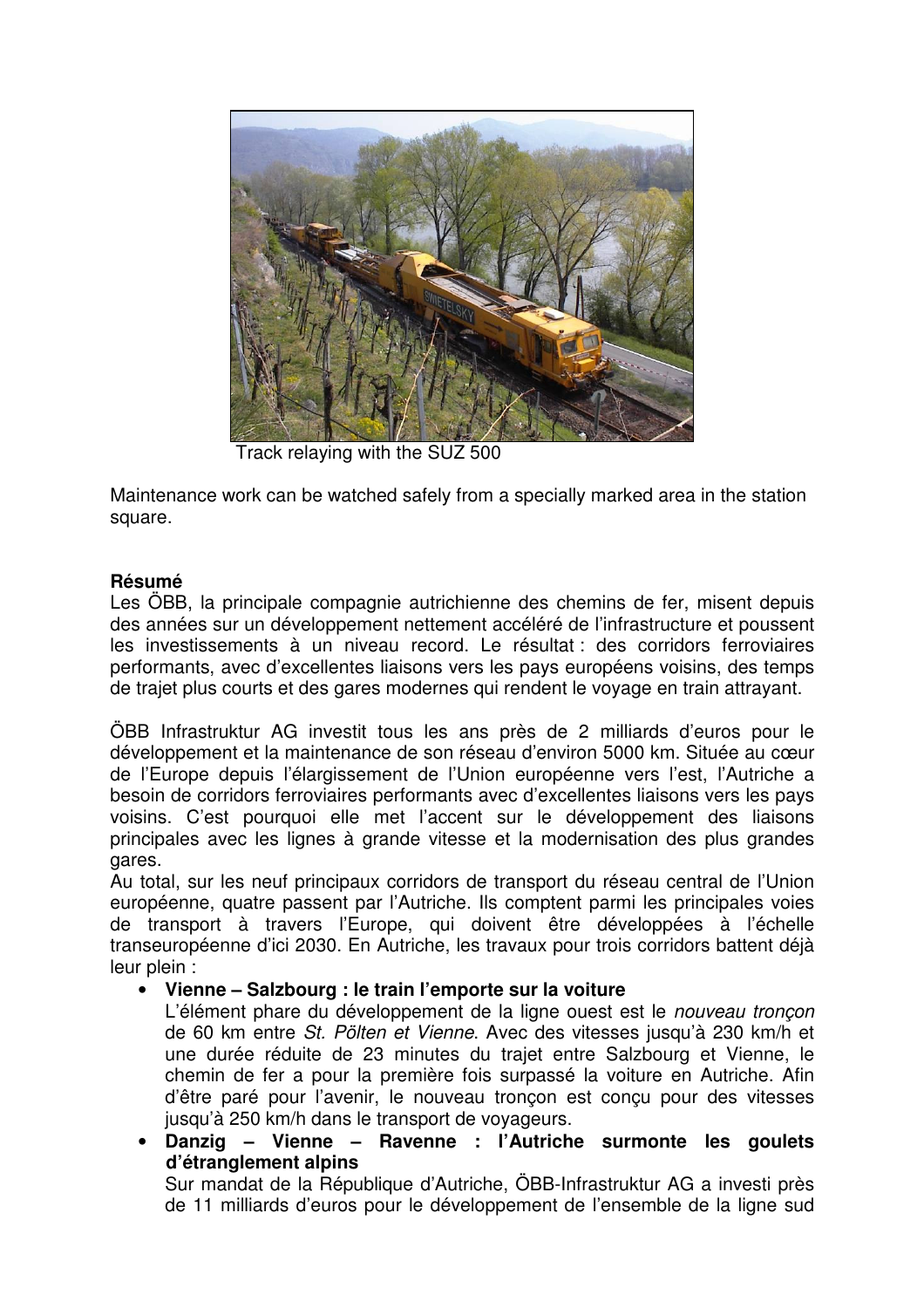autrichienne. Ce développement englobe les projets centraux du nouveau tunnel de base du Semmering et de la Koralmbahn, un tronçon entièrement nouveau d'environ 170 kilomètres. Cela signifie la construction de deux tunnels de près de 30 km chacun, et exige le plus haut niveau du savoir-faire autrichien en matière de construction de voies et de tunnels, réputé à travers le monde.

• **Axe du Brenner : la plus longue liaison ferroviaire souterraine du monde**  Depuis 1999, le GEIE BBT, devenu en 2004 la Galleria di Base del Brennero - Brenner Basistunnel SE, une entreprise d'ÖBB-Infrastruktur AG, de Rete Ferroviaria Italiana et des provinces autonomes de Bolzano, Trente et Vérone, travaille au projet conjoint du « tunnel de base du Brenner ». Une fois achevé, le tunnel fera 64 km de long et sera ainsi la plus longue liaison ferroviaire souterraine du monde. En prévision du trafic ferroviaire escompté, ÖBB-Infrastruktur AG a construit de 2003 à 2012 le trajet d'accès nord comme voie supplémentaire à grande vitesse dans la vallée inférieure de l'Inn au Tyrol entre Kundl et Baumkirchen.

À côté du développement du réseau, on investit également en force dans la modernisation des gares. Afin que le voyage en train soit aussi agréable que possible pour ses clients, ÖBB-Infrastruktur AG a lancé il y a plus de dix ans déjà son **« offensive pour les gares »**. Depuis lors, plus de 100 gares et arrêts sont rénovés, modernisés et dotés des standards les plus élevés en termes de convivialité, de service à la clientèle et de sécurité.

Fin 2014, la transformation des plus grandes gares a abordé le sprint final : avec l'achèvement complet de la *gare principale de Salzbourg* et l'inauguration du bâtiment de la gare principale de Vienne, toutes les gares à haute fréquence le long de la ligne ouest sont désormais modernisées. La mise en service complète de la gare principale de Vienne et l'achèvement de la gare principale de Graz suivront en 2015 – et toutes les 9 gares avec des fréquences de plus de 20 000 voyageurs par jour seront alors à la pointe du progrès.

Toutes ces nouvelles infrastructures ont été réalisées selon les acquis technologiques les plus récents au moyen de systèmes et de produits modernes et novateurs – les solutions techniques optimisées du point de vue des CCV, appliquées notamment dans le domaine de la voie pour les trajets à grande vitesse, sont présentées dans le cadre du 20<sup>e</sup> Congrès international de l'ÖVG.

### **Introduction de la visite technique**

Dans la gare de Klaus an der Phyrnbahn (ligne Linz – Graz), ÖBB-Infrastruktur AG renouvelle la voie 1 entre le km 59.967 et le km 60.345 sur une longueur d'environ 400 m.Suite à la fermeture de voie avant la visite technique, la voie est déposée par excavatrice et le ballast est rigoureusement révisé par la dégarnisseuse-cribleuse sans rail du type « REI 4 ».

Au cours de la visite le 16 septembre il sera possible d'assister à la pose de la voie avec la machine SUZ 500 en mode de pose (train de roulement à chenilles).

Cette opération est suivie par la pose d'une voie lourde équipée de rails 60 E1 ainsi que de traverses en béton à semelle du type « K1 ».